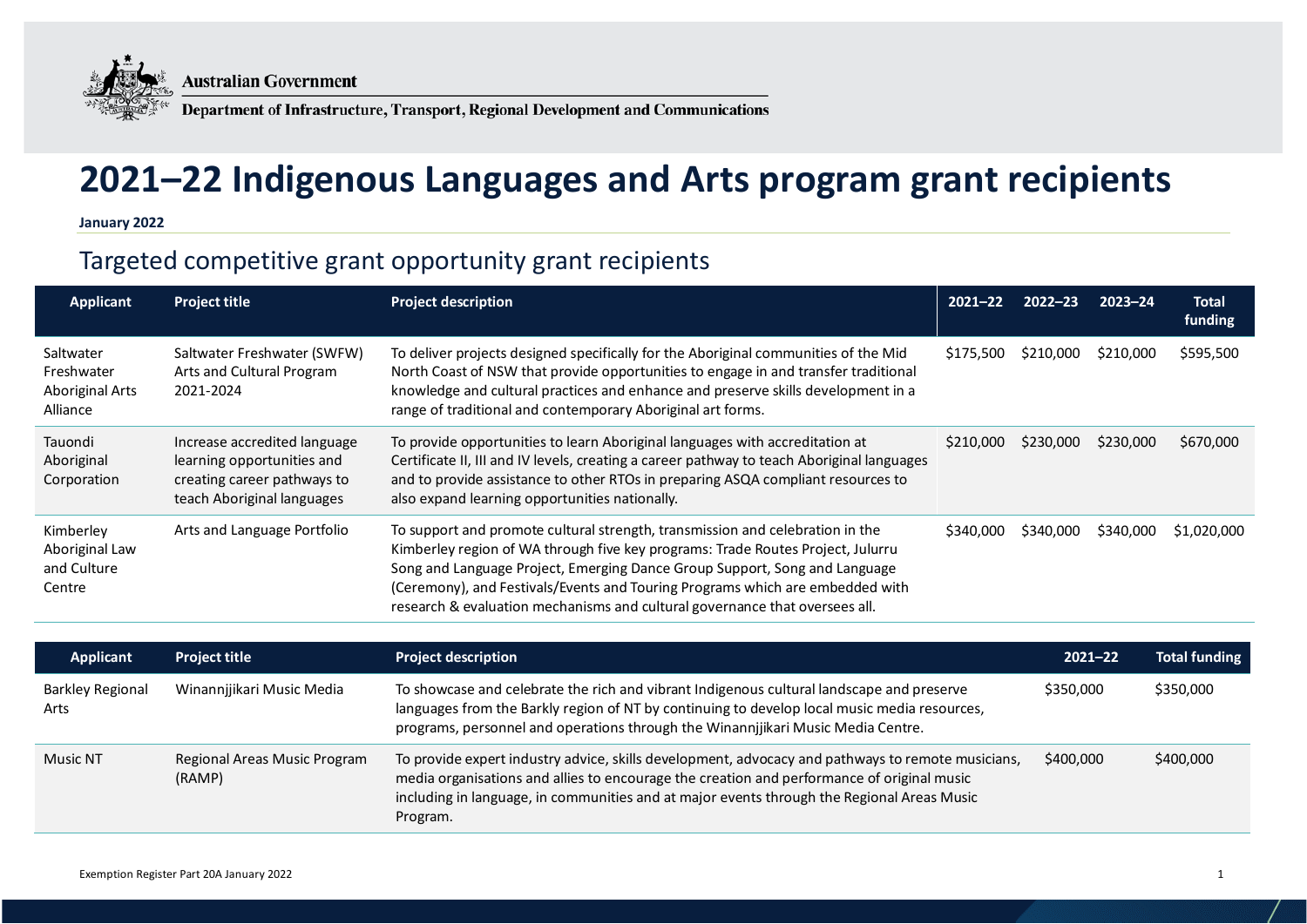| <b>Applicant</b>                                | <b>Project title</b>                                        | <b>Project description</b>                                                                                                                                                                                                                                                                                      | $2021 - 22$ | <b>Total funding</b> |
|-------------------------------------------------|-------------------------------------------------------------|-----------------------------------------------------------------------------------------------------------------------------------------------------------------------------------------------------------------------------------------------------------------------------------------------------------------|-------------|----------------------|
| Kimberley<br>Language<br><b>Resource Centre</b> | Recruitment of Staff and<br><b>Resumption of Operations</b> | To recruit appropriately qualified staff to the positions of Manager and Project Manager and<br>incrementally resume the operations of the Indigenous Language Centre for the Eastern Kimberley<br>region of WA.                                                                                                | \$250,000   | \$250,000            |
| Kura Yerlo Inc                                  | Kurruru Arts and Culture Hub                                | To support the development and delivery of a range of contemporary and traditional cultural<br>activities, capture and transmit untold stories and cultural knowledges, revitalise, practice and<br>maintain arts and languages, provide skills development and cultural expression through multi art<br>forms. | \$200,000   | \$200,000            |
| <b>Community Arts</b><br>Network                | Noongar Place Names and<br>Noongar Lullabies                | In collaboration with Noongar Elders, artists and academics continue to deliver Lullabies and Place<br>Names for Noongar people and through art, six Noongar communities will deepen their connections<br>with Noongar language and stories, and share their culture with wider Australia.                      | \$300,000   | \$300,000            |

## Open competitive grant opportunity grant recipients

| <b>Applicant</b>                                                           | <b>Project title</b>                                             | <b>Project description</b>                                                                                                                                                                                                                                                                                                                  | $2021 - 22$ | $2022 - 23$ | <b>Total funding</b> |
|----------------------------------------------------------------------------|------------------------------------------------------------------|---------------------------------------------------------------------------------------------------------------------------------------------------------------------------------------------------------------------------------------------------------------------------------------------------------------------------------------------|-------------|-------------|----------------------|
| Aboriginal Resource and<br>Development Services<br>Aboriginal Corporation  | Literacy & translation training for<br>Yolnu language workers    | To deliver first-language literacy and translation workshops, designed<br>and led by Yolngu teachers and language workers in two communities in<br>the North-East Arnhem region of NT.                                                                                                                                                      | \$75,000    | \$-         | \$75,000             |
| Aboriginal Resources and<br>Development Services<br>Aboriginal Corporation | Manikay nupan - Tracking song-<br>lines in Northeast Arnhem Land | To create an open access cultural heritage library of traditional songs<br>from North-East Arnhem Land while restructuring the current traditional<br>song library, recording new song cycles, and creating accompanying<br>educational programs to discuss the connection between specific clan<br>songs, languages and clan estates.      | \$70,570    | \$69,680    | \$140,250            |
| Alice Springs Language<br>Centre                                           | <b>Publication of Western Arramta</b><br>Dictionary              | To continue to work with the Ntaria Aboriginal community elders and<br>Arrarnta artists to finalise and publish a Western Arrarnta Dictionary.                                                                                                                                                                                              | \$45,400    | \$-         | \$45,400             |
| Arts North West                                                            | In Our Hands                                                     | Our Hands: To provide Aboriginal-led hands-on curatorial skills and<br>cultural support to 10 Aboriginal people currently working within the<br>arts sector throughout the New England/North West region of NSW with<br>learned skills to be implemented in workplaces to ensure cultural<br>protection, best practice, and sustainability. | \$67,580    | \$74,940    | \$142,520            |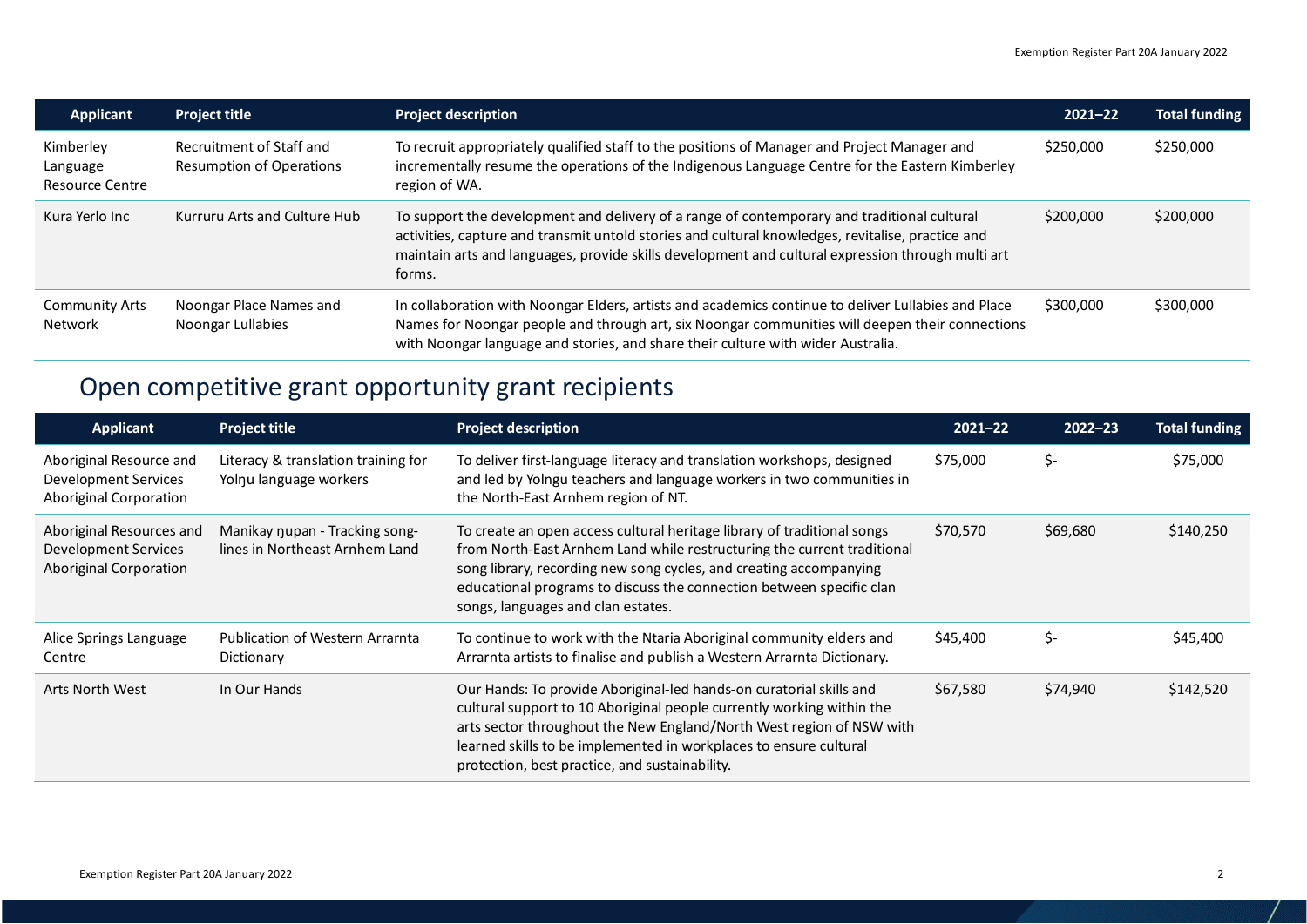| <b>Applicant</b>                                                                               | <b>Project title</b>                                                                       | <b>Project description</b>                                                                                                                                                                                                                                                                                                                                   | $2021 - 22$ | $2022 - 23$ | <b>Total funding</b> |
|------------------------------------------------------------------------------------------------|--------------------------------------------------------------------------------------------|--------------------------------------------------------------------------------------------------------------------------------------------------------------------------------------------------------------------------------------------------------------------------------------------------------------------------------------------------------------|-------------|-------------|----------------------|
| Arwarbukarl Cultural<br><b>Resource Association</b><br>Incorporated                            | Focussed micro-courses and IDIL<br>event for Puliima 2022                                  | To deliver over two-days, focused professional development micro-<br>courses at Puliima 2022 whereby Aboriginal and Torres Strait Islander<br>language workers will gain targeted skills in a variety of areas in language<br>work.                                                                                                                          | \$75,000    | \$-         | \$75,000             |
| Aurukun Shire Council                                                                          | Wik-Ngathan: Archives and<br><b>Dictionary Project</b>                                     | To support the revival of Wik-Ngathan language of Aurukun, Cape York<br>Peninsula, through the revision and development of language resources.                                                                                                                                                                                                               | \$17,900    | \$-         | \$17,900             |
| <b>Australian National</b><br>University                                                       | Muruwari Ngulli Yaandibu<br>(Muruwari we speak)                                            | To raise awareness of the Muruwari language from the Brewarrina region<br>of NSW by documenting remaining records of Jimmie Barker that will<br>also facilitate a audio-based online dictionary and a podcast series.                                                                                                                                        | \$75,000    | \$75,000    | \$150,000            |
| <b>Australian National</b><br>University, Centre for<br>Aboriginal Economic<br>Policy Research | Reviving Dhurga to better talk with<br>Country: Environmental<br>Custodianship & Disasters | To help revive the Dhurga language through community engagement<br>with Walbanga environmental and disaster custodianship in the<br>Mogo/Batemans Bay region of NSW south coast by documenting Dhurga<br>place names, meanings and connections to Country; and enter Dhurga<br>terminology into digital maps for Walbanga rangers and a broader<br>audience. | \$75,000    | \$-         | \$75,000             |
| Bamaga Enterprises Ltd                                                                         | KKY online Language Portal                                                                 | To ensure the continuation of the Kala Kawau Ya language and cultural<br>maintenance through the development and delivery of digital media<br>resources within the Bamaga, Seisia and Saibai Torres Strait Island<br>communities.                                                                                                                            | \$75,000    | \$-         | \$75,000             |
| Batchelor Institute of<br>Indigenous Tertiary<br>Education                                     | Laying down new tracks                                                                     | To enhance existing illustrated story books based on Aboriginal children's<br>lives and experiences from four language groups across Central Australia<br>by including soundtracks and animation in hardcopy and online formats.                                                                                                                             | \$75,000    | \$75,000    | \$150,000            |
| Big hART Inc                                                                                   | Songs for Freedom: Recordings<br>from Roebourne                                            | Songs for Freedom: Inconjunction with elders and community members,<br>continue to capture the culture and language from the Roebourne region<br>of WA through music and lyrics and the production of an album featuring<br>original songs created by Ngarluma and Yindjibarndi artists in multiple<br>languages.                                            | \$69,400    | \$-         | \$69,400             |
| <b>BlakDance Australia</b><br>Limited                                                          | <b>Preparing Ground</b>                                                                    | To support the cultural exchange of knowledge and practice of the<br>Wakka Wakka, Tagalaka, Yalanji and Kombumerri communities of<br>Queensland through the delivery of a new dance touring production<br>showcasing environmental actions and solutions to climate justice.                                                                                 | \$75,000    | \$75,000    | \$150,000            |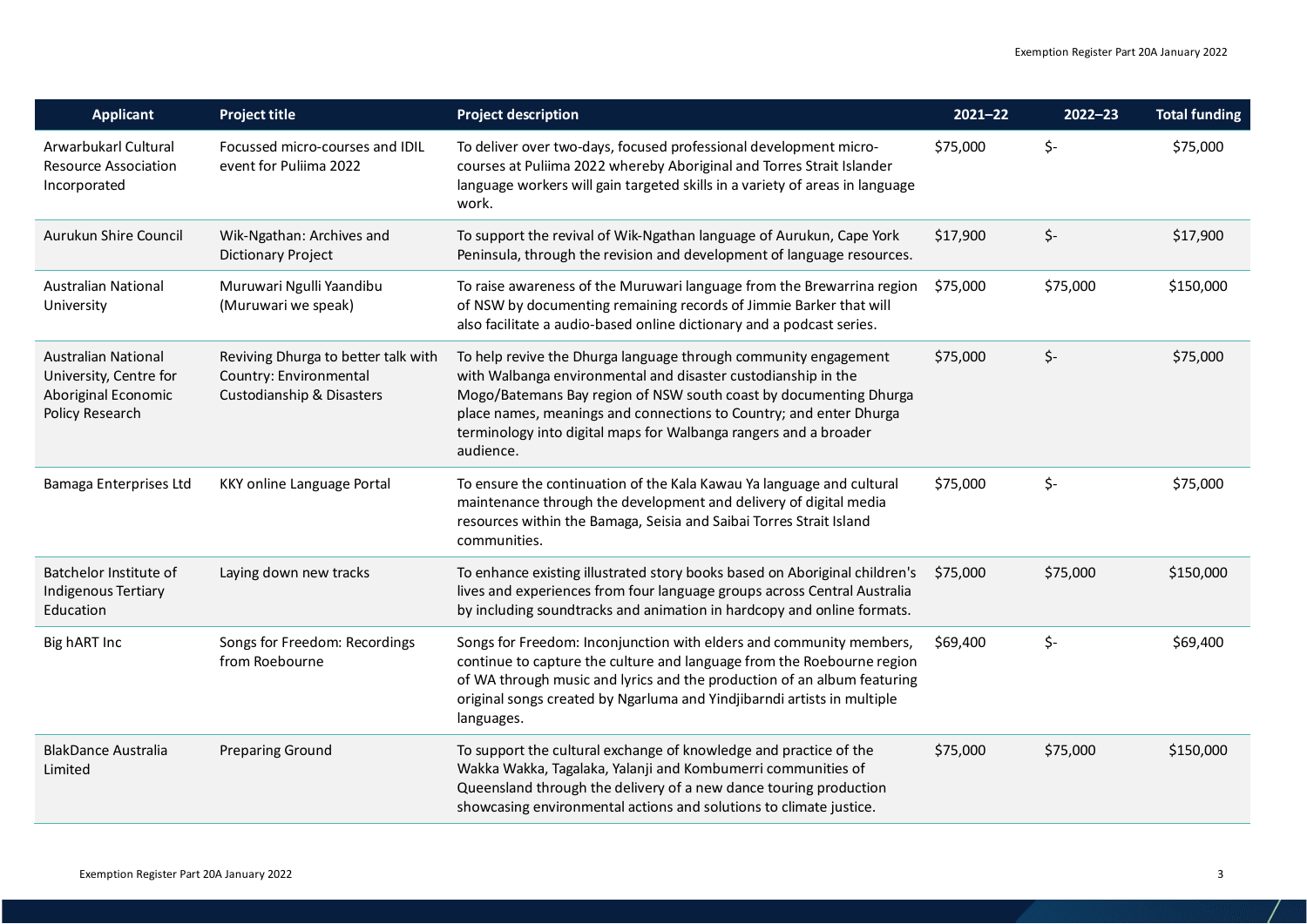| <b>Applicant</b>                                             | <b>Project title</b>                                                                              | <b>Project description</b>                                                                                                                                                                                                                                                                                                                                                                   | $2021 - 22$ | $2022 - 23$ | <b>Total funding</b> |
|--------------------------------------------------------------|---------------------------------------------------------------------------------------------------|----------------------------------------------------------------------------------------------------------------------------------------------------------------------------------------------------------------------------------------------------------------------------------------------------------------------------------------------------------------------------------------------|-------------|-------------|----------------------|
| <b>Bucketts Way</b><br>Neighbourhood Group<br>Inc            | <b>Gloucester Gathang Revitilisation</b>                                                          | To revive and preserve the Gathang language from the Gloucester region<br>of NSW through a series of language workshops to develop the capacity<br>of local Aboriginal community members to teach and share language and<br>culture with children, young people and the wider local community.                                                                                               | \$39,470    | \$71,720    | \$111,190            |
| <b>Bularri Muurlay</b><br>Nyanggan Aboriginal<br>Corporation | Gumbaynggirr Daari<br>(Gumbaynggirr Strong)                                                       | To deliver Gumbaynggirr language learning, teacher training programs<br>and cultural performance activities throughout the Gumbaynggirr<br>Aboriginal nation in the Coffs Harbour Region of New South Wales.                                                                                                                                                                                 | \$75,000    | \$75,000    | \$150,000            |
| <b>Burrandies Aboriginal</b><br>Corporation                  | Bunganditj Language Learners<br>Guide                                                             | In consultation with the Bunganditj Language Community of the Lower<br>South East of SA, develop a Bunganditj Language Learners Guide to<br>support the revitalisation of the language on country and enhancing<br>confidence with the use and understanding of language to help facilitate<br>cultural connection, activities and community pride.                                          | \$74,500    | \$74,800    | \$149,300            |
| Canterbury Bankstown<br>Council                              | Salt Pan Creek: Sanctuary and<br>Sovereignty                                                      | To deliver intergenerational workshops in river culture story telling and<br>traditional creative activities, culminating in a show case of art works at<br>the 2022 Bankstown Biennale.                                                                                                                                                                                                     | \$30,000    | \$57,500    | \$87,500             |
| Children's Ground<br>Limited                                 | Anwerne-ke, Ampe-ke: For us, for<br>children                                                      | In conjunction with First Nations linguists and artists from Mparntwe, NT<br>continue language and resource development work in Central & Eastern<br>Arrernte, Luritja, Western Arrarnta and two dialects and including<br>multilingual educational resources which are to be developed through<br>intergenerational workshops, and published through print, audio and<br>digital platforms. | \$75,000    | \$75,000    | \$150,000            |
| Chunky Move                                                  | Garabari                                                                                          | To develop and perform innovative contemporary Indigenous dance,<br>create Indigenous arts installations and facilitate audience participation<br>rituals in multiple locations on Wiradjuri country culminating in a<br>Melbourne premiere in June 2022.                                                                                                                                    | \$75,000    | \$-         | \$75,000             |
| Darumbal People<br>Aboriginal Corporation                    | Darumbal Culture and Language<br>Program                                                          | To revitalise, record, maintain and share the Darumbal language from the<br>Rockhampton region of Qld by creating language learning resources.                                                                                                                                                                                                                                               | \$70,000    | \$70,000    | \$140,000            |
| Deakin University                                            | Anmatyerr Shields, Songs and<br>Ceremonies: A Heritage Project for<br><b>Community and Nation</b> | To conduct inter-generational workshops in the production of Anmatyerr<br>unique shield designs, to revive the performance of associated<br>ceremonial songs and dances and to document the process for an online<br>resource featuring films, maps and illustrations.                                                                                                                       | \$48,470    | \$49,730    | \$98,200             |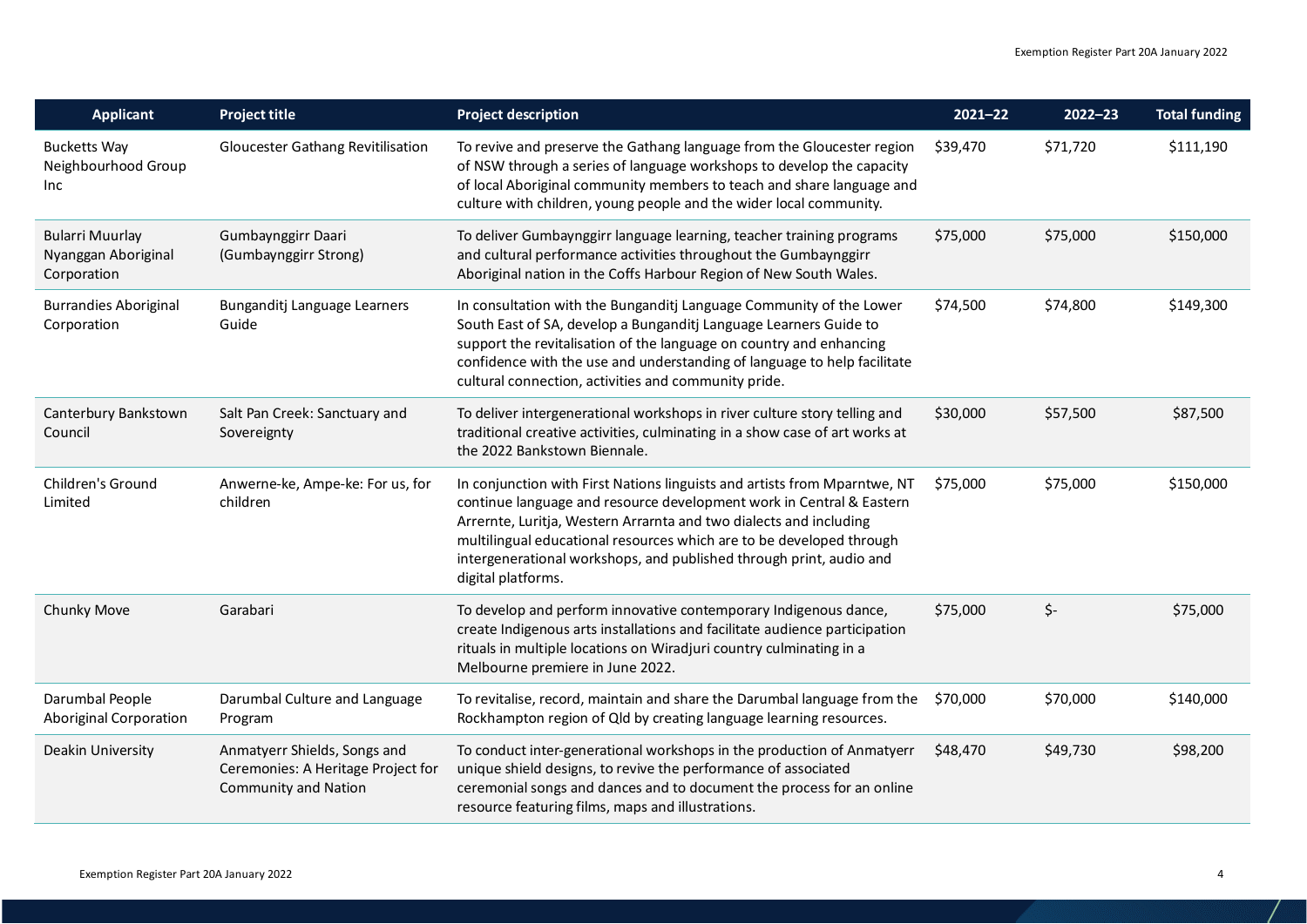| <b>Applicant</b>                              | <b>Project title</b>                                                                                                                                                                                                                                                               | <b>Project description</b>                                                                                                                                                                                                                                     | $2021 - 22$ | $2022 - 23$ | <b>Total funding</b> |
|-----------------------------------------------|------------------------------------------------------------------------------------------------------------------------------------------------------------------------------------------------------------------------------------------------------------------------------------|----------------------------------------------------------------------------------------------------------------------------------------------------------------------------------------------------------------------------------------------------------------|-------------|-------------|----------------------|
| Digi Youth Arts Inc.                          | unsettle                                                                                                                                                                                                                                                                           | To ensure the continuation of new and innovative forms of Indigenous<br>expression through the delivery of Unsettle, a major multi-arts project<br>for First Nations young people from the Gold Coast region.                                                  | \$74,840    | \$74,900    | \$149,740            |
| First Languages Australia                     | Indigenous Language Youth Forum                                                                                                                                                                                                                                                    | To inspire, mentor and develop the skills of young language workers<br>through a national Indigenous Youth Language Forum which will also<br>provide the opportunity for young language workers to run sessions,<br>develop skills and network.                | \$75,000    | \$-         | \$75,000             |
| <b>First Nations Media</b><br>Australia       | indigiTUBE Language and Culture<br><b>Resource Expansion</b>                                                                                                                                                                                                                       | To expand the indigiTUBE Language and Culture Resource that is growing<br>First Nations language and cultural audio and video content to support<br>language preservation, cultural knowledge transfer, education outcomes<br>and broader community awareness. | \$74,500    | \$74,500    | \$149,000            |
| Four Winds Concerts Inc                       | Dhurga Yangga: Re-awakening<br>Dhurga Language through song: An<br>Indigenous Language and Arts<br>project from Yuin Country, NSW:<br>Three newly created Indigenous<br>choirs tell Yuin stories, share<br>culture in Dhurga language<br>through singing, teaching,<br>performing. | To facilitate the composition of Dhurga Language songs by the Four<br>Winds Djinama Yilaga Choir and the Ulladulla and Nowra community<br>song writing collectives for performance at Four Winds Festivals along<br>the Yuin country coast in NSW.             | \$75,000    | \$75,000    | \$150,000            |
| Gondwana Choirs                               | Gondwana Choirs Indigenous<br>Languages Commmissioning<br>Project                                                                                                                                                                                                                  | To present and immortalise Aboriginal and Torres Strait Islander<br>languages of KLY/Meriam Mir, Yidinji (Wanjuru), and Yorta Yorta through<br>the interpretation of Indigenous stories as new choral works and<br>featuring 6 online films.                   | \$63,075    | \$73,000    | \$136,075            |
| Gong Wanhurr<br><b>Indigenous Corporation</b> | Miny'tji Immersive Mapping                                                                                                                                                                                                                                                         | To integrate Yolngu language and arts contemporary expression with<br>traditional knowledge by developing, producing and exhibiting<br>innovative storytelling with immersive technologies, techniques and<br>multi-artforms.                                  | \$72,120    | \$74,850    | \$146,970            |
| Goolum Goolum<br>Aboriginal Co-operative      | Expressions of Us                                                                                                                                                                                                                                                                  | To conduct story telling and arts workshops for Indigenous people of the<br>Wimmera - Southern Mallee Region in Victoria, culminating in<br>exhibitions and public displays of art works to celebrate local Indigenous<br>culture.                             | \$75,000    | \$-         | \$75,000             |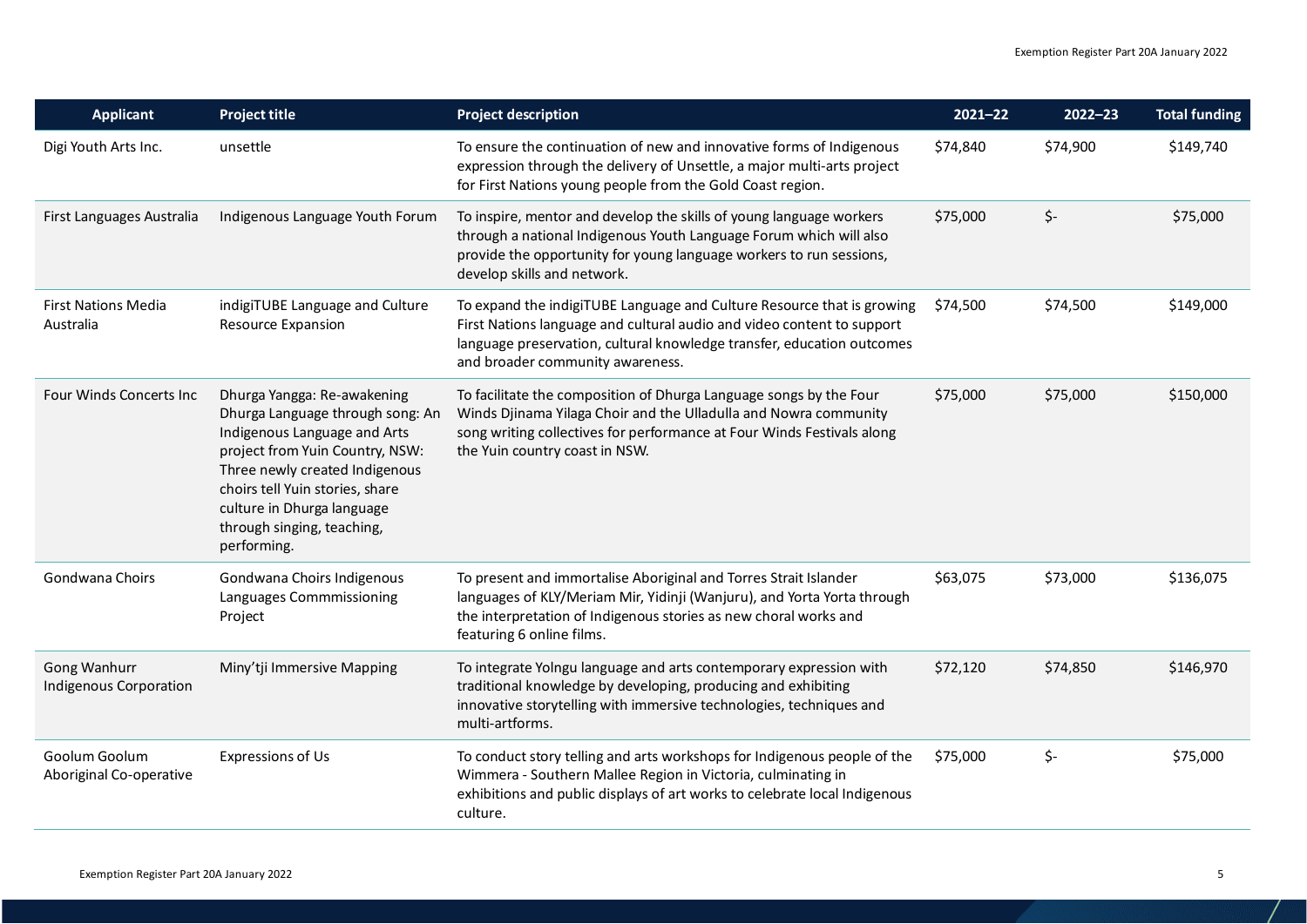| <b>Applicant</b>                                         | <b>Project title</b>                                      | <b>Project description</b>                                                                                                                                                                                                                                                                                                                                                   | $2021 - 22$ | $2022 - 23$ | <b>Total funding</b> |
|----------------------------------------------------------|-----------------------------------------------------------|------------------------------------------------------------------------------------------------------------------------------------------------------------------------------------------------------------------------------------------------------------------------------------------------------------------------------------------------------------------------------|-------------|-------------|----------------------|
| Iltja Ntjarra Aboriginal<br>Corporation                  | Family connections - teaching<br>family                   | To develop and exhibit new collaborative works of artists and their family<br>members depicting family connections using Aboriginal knowledge<br>systems, history, place, community, Dreaming and bloodlines culminating<br>in an exhibition at Bathurst Regional Gallery in 2023 that will also feature<br>short films in English and Western Aranda.                       | \$74,900    | \$74,830    | \$149,730            |
| Indigenous Community<br><b>Television Limited</b>        | Community News in Language                                | To connect Aboriginal and Torres Strait Islander peoples with critical<br>local, regional and national news, politics, business, the arts and sports<br>using Indigenous languages presented by Indigenous language-speaking<br>news-readers.                                                                                                                                | \$74,980    | \$-         | \$74,980             |
| Indigo Junction                                          | <b>Cultural Connections</b>                               | To provide a space in which Indigenous people from the Midland area<br>and surrounds can come together to learn and share cultural stories in a<br>safe and supported space whilst contributing to closing the gap through<br>the preservation and continuance of cultural knowledge through art<br>making.                                                                  | \$50,000    | \$50,000    | \$100,000            |
| Jawoyn Association<br>Aboriginal Corporation             | Jawoyn Language App                                       | To preserve and promote Jawoyn, a critically endangered Aboriginal<br>language in the Northern Territory, through the development of an<br>application for mobile devices incorporating text, images, and sound<br>which will revitalise language use and encourage and empower all<br>Jawoyn people to reconnect with their cultural heritage, country, and<br>communities. | \$71,240    | \$-         | \$71,240             |
| Karungkarni Art and<br>Culture Aboriginal<br>Corporation | Tamarra: Gurindji Termite Project                         | Using Gurindji knowledge and Western Science expertise to produce a<br>range of resources on termites and their mounds including children's<br>book, short film and teaching resources in collaboration with Gurindji<br>cultural custodians, artists, rangers, photographers, videographers,<br>scientists, science educators and linguists.                                | \$48,000    | \$15,000    | \$63,000             |
| Lockhart River Aboriginal<br><b>Shire Council</b>        | Kuuku ngampulugku kuupathangka<br>"Speaking our language" | To ensure the continuation of the Umpila and Kuuku Ya'u languages of<br>eastern Cape York Peninsula through the development of digital<br>language resources to support language teaching and learning.                                                                                                                                                                      | \$38,880    | \$46,660    | \$85,540             |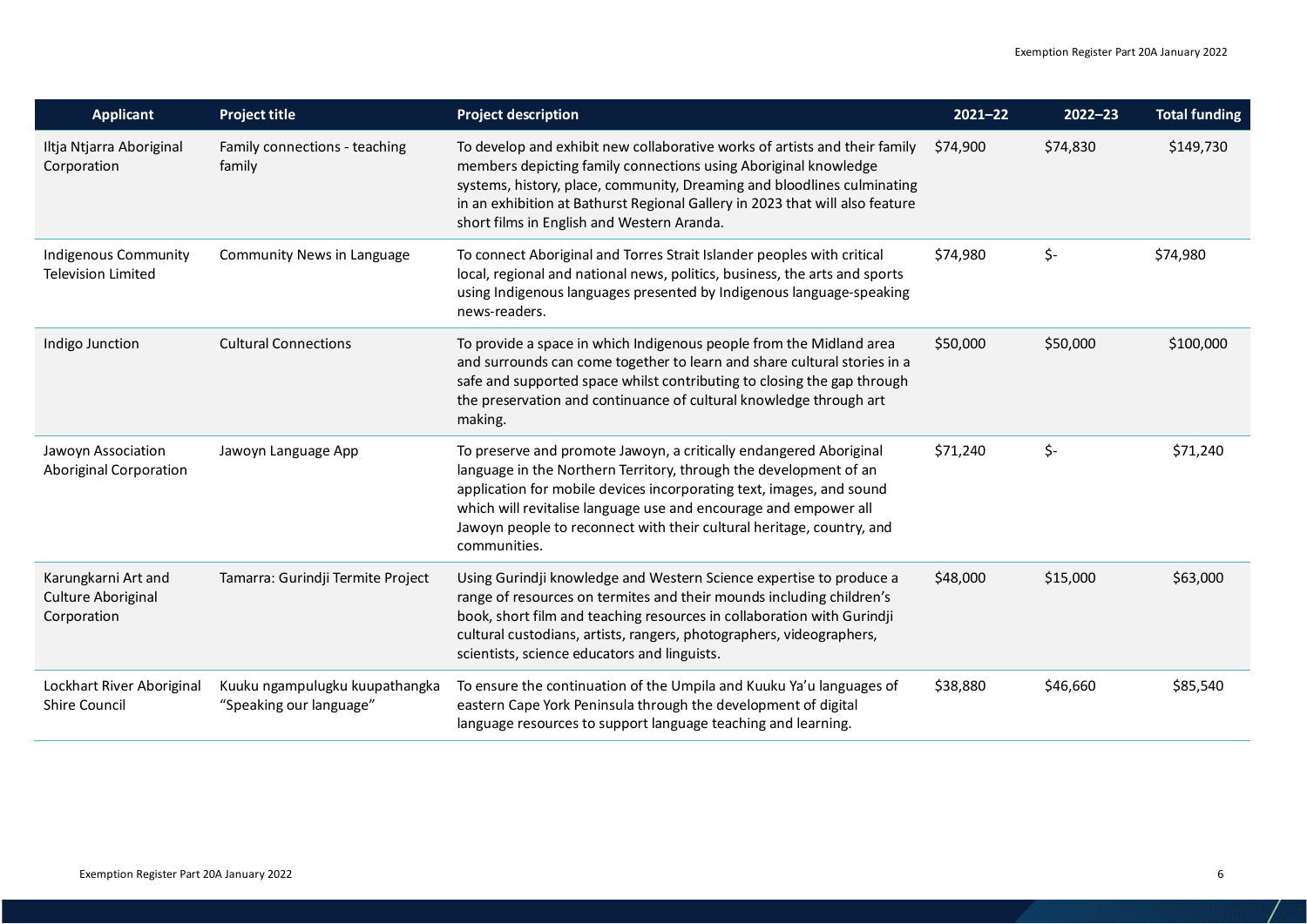| <b>Applicant</b>                                                | <b>Project title</b>                                                                              | <b>Project description</b>                                                                                                                                                                                                                                                                                                                                                   | $2021 - 22$ | $2022 - 23$ | <b>Total funding</b> |
|-----------------------------------------------------------------|---------------------------------------------------------------------------------------------------|------------------------------------------------------------------------------------------------------------------------------------------------------------------------------------------------------------------------------------------------------------------------------------------------------------------------------------------------------------------------------|-------------|-------------|----------------------|
| Major Brisbane Festivals<br>Ltd                                 | Queen's City                                                                                      | To ensure the continuation of new and innovative forms of Indigenous<br>expression through the presentation of Queen's City, an Indigenous<br>theatre work that will produce an original script, production design<br>including animation, interactive social media, a soundtrack album and<br>other physical collectable design.                                            | \$36,000    | \$61,000    | \$97,000             |
| Marra Aboriginal<br>Corporation trading as<br>Yamaji Art        | Ngatha Wangga: the Yamaji<br>Language, Dance and Song Project                                     | To begin reclaiming aspects of cultural practices including language,<br>movement and social performative practices through Ngatha Wangga:<br>Yamaji Language, Dance and Song Project.                                                                                                                                                                                       | \$66,730    | \$-         | \$66,730             |
| Marrugeku Inc                                                   | 'Burrbgaja Yalirra' Triple Bill-2                                                                 | To extend capacity-building for Indigenous dance-theatre artists through<br>'Burrbgaja Yalirra' Triple Bill-2 by developing new works including<br>investigating language in performance and showcasing these works in<br>premiere events in Broome and Perth 2023.                                                                                                          | \$75,000    | \$75,000    | \$150,000            |
| Melbourne Fringe                                                | Deadly Fringe Commissions at<br>Melbourne Fringe 2022                                             | To provide artistic and cultural mentoring to selected First Nations artists<br>who will then perform at Melbourne's Deadly Fringe 2022.                                                                                                                                                                                                                                     | \$40,000    | \$-         | \$40,000             |
| Melbourne International<br><b>Comedy Festival</b>               | Deadly Funny 2021                                                                                 | To provide four remote Indigenous communities with professional<br>comedy workshops and performance opportunities through Deadly<br>Funny 2021, operated by the Melbourne International Comedy Festival.                                                                                                                                                                     | \$19,640    | \$-         | \$19,640             |
| Muurrbay Aboriginal<br>Language and Culture<br>Co-operative Ltd | Wanarruwa Language<br>Development Guide                                                           | To enable Wanarruwa language owners to create new language based on<br>traditional techniques through publication of a Wanarruwa Language<br>Development Guide to clarify subtle meaning differences in morphology<br>and word building techniques and constituent patterns identified from<br>the original manuscripts.                                                     | \$74,260    | \$-         | \$74,260             |
| Neporendi Aboriginal<br>Forum                                   | Introduction to Indigenous<br>Languages                                                           | In conjunction with Tauondi Aboriginal College run a series of workshops<br>to teach some of the basics in learning local Aboriginal languages, in a<br>quick and engaging way, for Aboriginal people in the southern suburbs of<br>Adelaide.                                                                                                                                | \$15,200    | \$-         | \$15,200             |
| Nharangga Aboriginal<br><b>Progress Association Inc</b>         | Nharangga Warra: a new and<br>innovative production of learning<br>Nharangga language and culture | To continue to develop innovative, culturally sensitive methods of<br>learning to maintain and increase numbers of Nharangga people<br>speaking their own language by using technology, supported by the<br>language consultant, and celebrating cultural art's critical connection to<br>language through dance, art, bushfood, photography, storytelling and<br>wellbeing. | \$75,000    | \$-         | \$75,000             |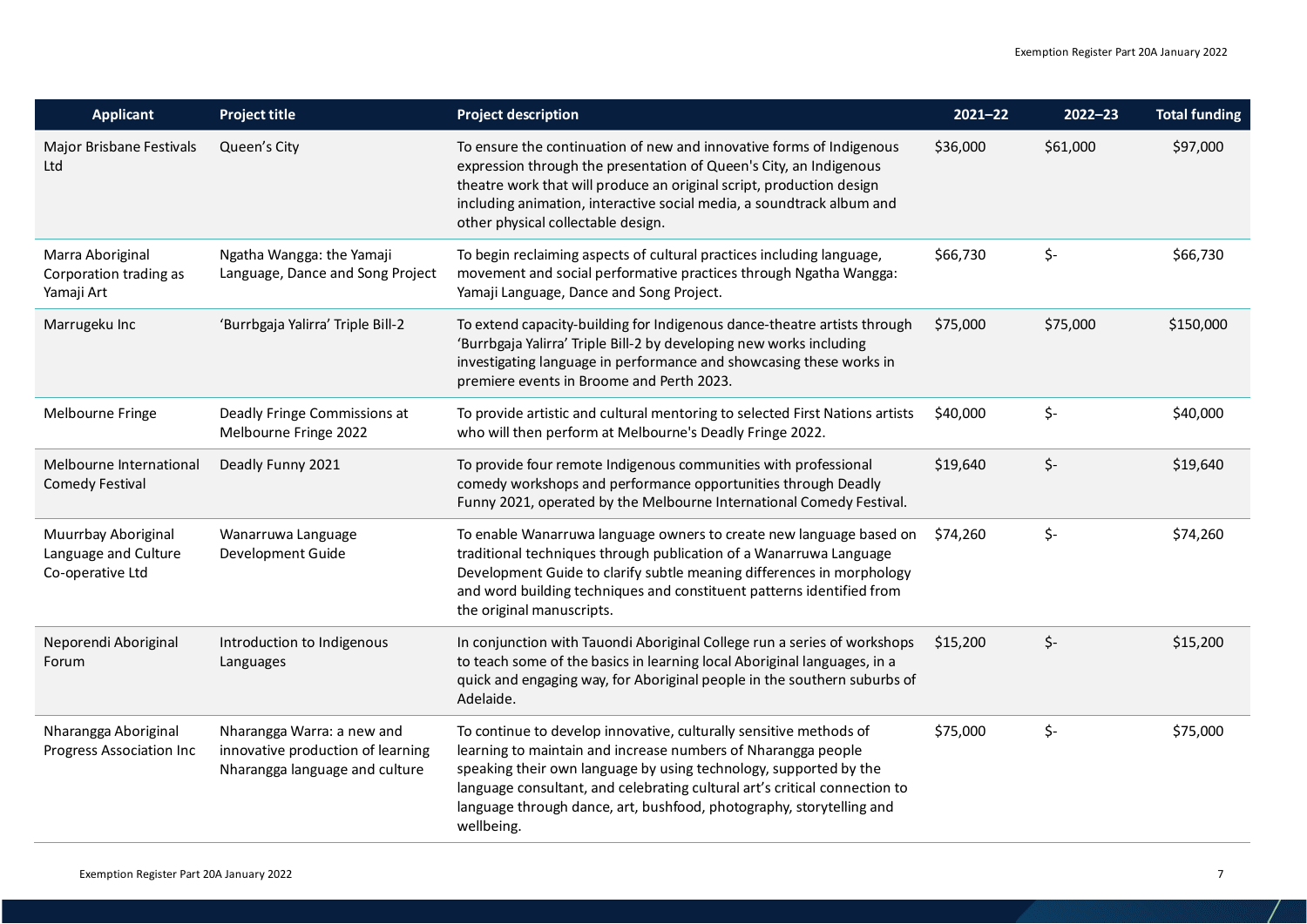| <b>Applicant</b>                                           | <b>Project title</b>                                                                                                                                                                       | <b>Project description</b>                                                                                                                                                                                                                                                                                                                                                                                                                                                                                                                               | $2021 - 22$ | $2022 - 23$ | <b>Total funding</b> |
|------------------------------------------------------------|--------------------------------------------------------------------------------------------------------------------------------------------------------------------------------------------|----------------------------------------------------------------------------------------------------------------------------------------------------------------------------------------------------------------------------------------------------------------------------------------------------------------------------------------------------------------------------------------------------------------------------------------------------------------------------------------------------------------------------------------------------------|-------------|-------------|----------------------|
| Noongar Boodjar<br>Language Centre                         | Creating a cultural cache of<br>Noongar/Nyoongar (W41) & Yuat<br>(W11) language and knowledge for<br>plants and animals by linking<br>together ancestral and western<br>science knowledges | To preserve ancestral ecological plant and animal knowledge and<br>language of the Noongar language and dialects (Nyoongar (W41) & Yuat<br>(W11) with western science which can be used in education and<br>environmental management.                                                                                                                                                                                                                                                                                                                    | \$75,000    | \$75,000    | \$150,000            |
| Nyul Nyul PBC Aboriginal<br><b>Corporation RNTBC</b>       | DJAI JINIJIRR NGANGK (This<br>language belongs to us)                                                                                                                                      | To preserve the Nyul Nyul language of Beagle Bay Community of WA<br>through a series of intergenerational language development workshops,<br>basic training and awareness in designing a community language project,<br>conducting an audit of current and historical language resources,<br>establishing an archival system to document and record language<br>resources and to produce new resources including flora and fauna chart,<br>body parts chart, kinship and relationship chart, recording of one prayer<br>and hymn and two nursery rhymes. | \$23,530    | \$-         | \$23,530             |
| Orana Arts Inc.                                            | Murrayalalinya                                                                                                                                                                             | Murrayalalinya (to raise a voice) - to explore the concept of voice and<br>how language imposes structure on thought, knowledge and<br>understanding through a visual art and language program that will<br>engage with a leading artist, two emerging artists and community and<br>include career and practice development, community artwork<br>participation and engagement and exhibition monitoring and guiding.                                                                                                                                    | \$54,840    | \$-         | \$54,840             |
| Papulu Apparr-kari<br>Aboriginal Corporation               | Supporting Warumungu language<br>and literacy                                                                                                                                              | In collaboration with the Australian Literacy and Numeracy Foundation<br>(ALNF), develop and distribute a Warumungu early literacy game/app<br>using the internationally recognised Feed-the-Monster open source<br>framework.                                                                                                                                                                                                                                                                                                                           | \$29,650    | \$-         | \$29,650             |
| <b>Resource Network for</b><br><b>Linguistic Diversity</b> | Language Leadership Program                                                                                                                                                                | To conduct an immersive program of learning, exchange and networking<br>to increase skills and knowledge of advanced formal linguistics, language<br>documentation and teaching for young language workers, trainers and<br>teachers, in Broome WA.                                                                                                                                                                                                                                                                                                      | \$75,000    | \$-         | \$75,000             |
| Shire of Murchison                                         | Pia Remote Community School<br>Mosaics Workshop                                                                                                                                            | To create a large mosaic, designed by the Pia Community reflecting the<br>traditions, values and heritage of the Wadjarri people for the Murchison<br>Information Centre, and a smaller mosaic for the Pia community school.                                                                                                                                                                                                                                                                                                                             | \$22,240    | \$-         | \$22,240             |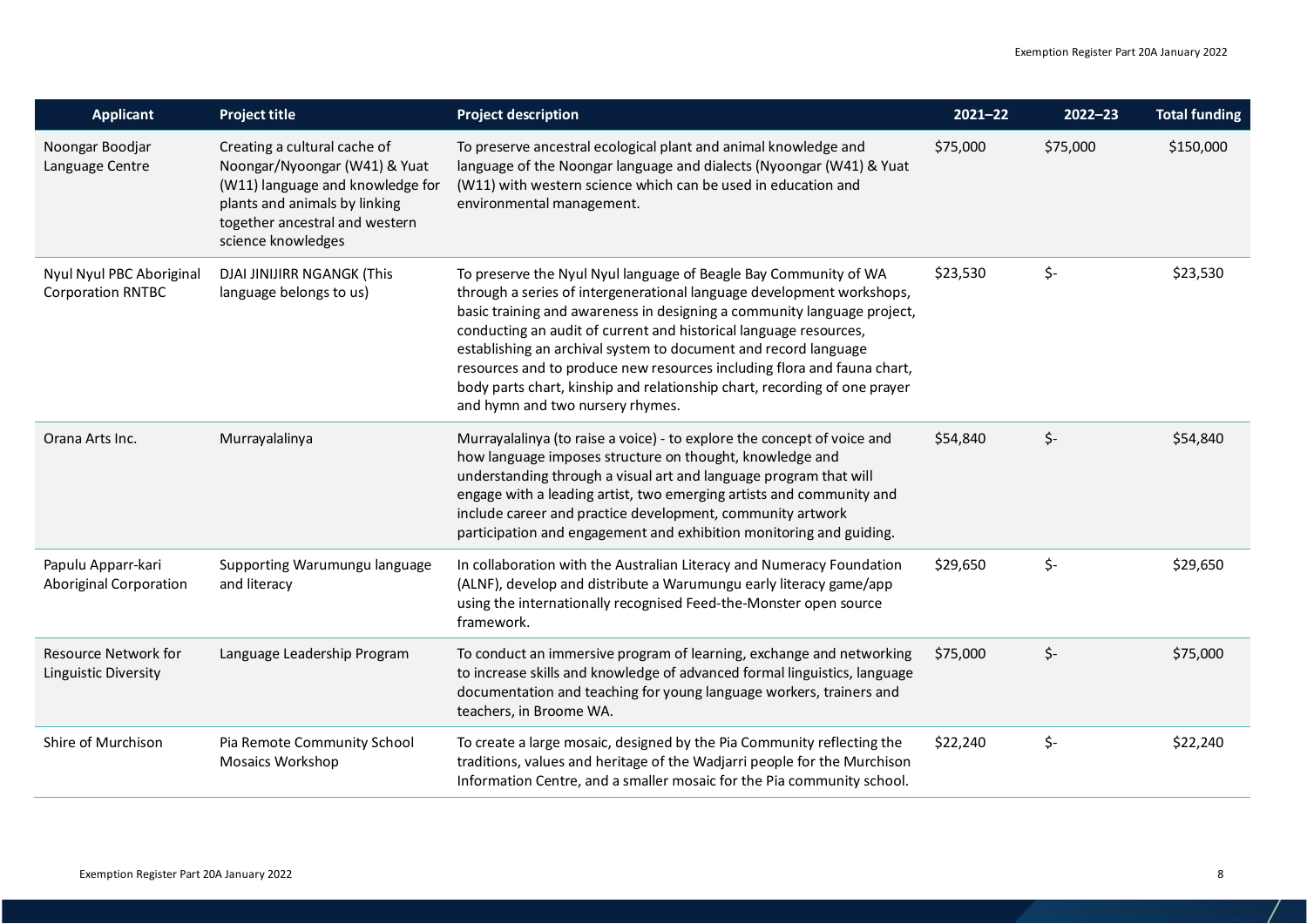| <b>Applicant</b>                                                     | <b>Project title</b>                                                                 | <b>Project description</b>                                                                                                                                                                                                                                                                                                                                                                                   | $2021 - 22$ | $2022 - 23$ | <b>Total funding</b> |
|----------------------------------------------------------------------|--------------------------------------------------------------------------------------|--------------------------------------------------------------------------------------------------------------------------------------------------------------------------------------------------------------------------------------------------------------------------------------------------------------------------------------------------------------------------------------------------------------|-------------|-------------|----------------------|
| Tangentyere Aboriginal<br>Corporation                                | Yia kngarra nurnaka! This Is Our<br><b>Big Story</b>                                 | Through Yarrenyty Altere, collaborate with residents of the Yarrenyty<br>Arltere Town Camp to produce a short film with soft sculptures and<br>animation featuring important stories, voices and languages.                                                                                                                                                                                                  | \$71,560    | \$73,440    | \$145,000            |
| The Australian Literacy<br>and Numeracy<br><b>Foundation Limited</b> | Developing an Erub Mer Grammar<br>Guide                                              | To produce a clear descriptive Grammar Guide to complement the Erub<br>Mer digital Language resource which will help users better understand<br>and contribute to the growing corpus of words, sentences and texts<br>hosted in the digital space.                                                                                                                                                           | \$35,800    | \$-         | \$35,800             |
| The Flinders Ranges<br>Council                                       | Adnyamathanha Dreaming - Story<br>Boards in Hawker                                   | To work collaboratively with a local artist to create five "story boards"<br>based on Adnyamathanha dreaming stories and featuring Yura Ngawrala<br>(Adnyamathanha Language) and English translations.                                                                                                                                                                                                       | \$18,560    | \$-         | \$18,560             |
| The Trustee for National<br><b>Parks Conservation Trust</b>          | Keeping Anangu law and culture<br>strong at Uluru-Kata Tjuta National<br>Park        | To communicate the 2020-2030 Uluru-Kata Tjuta National Park<br>Management Plan in Pitjantjara, making the plan accessible to Anangu<br>people and celebrating how language and Tjukurpa is important in<br>conserving the cultural values of the park.                                                                                                                                                       | \$75,000    | \$54,000    | \$129,000            |
| The University of<br>Adelaide                                        | Gabmididi Manoo (Learning<br>Together): Barngarla Aboriginal<br>Language Reclamation | To continue the reclamation of the Barngarla language of Eyre Peninsula,<br>SA through the production of language material and resources and<br>language learning reclamation workshops.                                                                                                                                                                                                                     | \$75,000    | \$-         | \$75,000             |
| The University of<br>Adelaide                                        | Pathways to Community-Led<br>Language Work                                           | To support Indigenous ownership of language documentation and<br>revitalisation by providing pathways into the field, addressing obstacles<br>of access, distance and recognition, and providing four on-Country<br>workshops in Port Augusta, Leigh Creek, Coober Pedy and Adelaide, a<br>two-week language worker training intensive in Adelaide, and two paid<br>traineeships to Indigenous participants. | \$75,000    | \$-         | \$75,000             |
| University of New South<br>Wales                                     | Lajamanu Women's ceremony:<br>keeping Yawulyu strong                                 | To support Lajamanu Warlpiri women to record and transcribe<br>endangered Yawulyu songs, document corresponding dances, stories and<br>body designs to build capacity for intergenerational knowledge transfer<br>through the development of new methods for maintaining Yawulyu<br>through digital resources and workshops to nurture the next generation<br>of ceremony leaders.                           | \$51,220    | \$59,050    | \$110,270            |